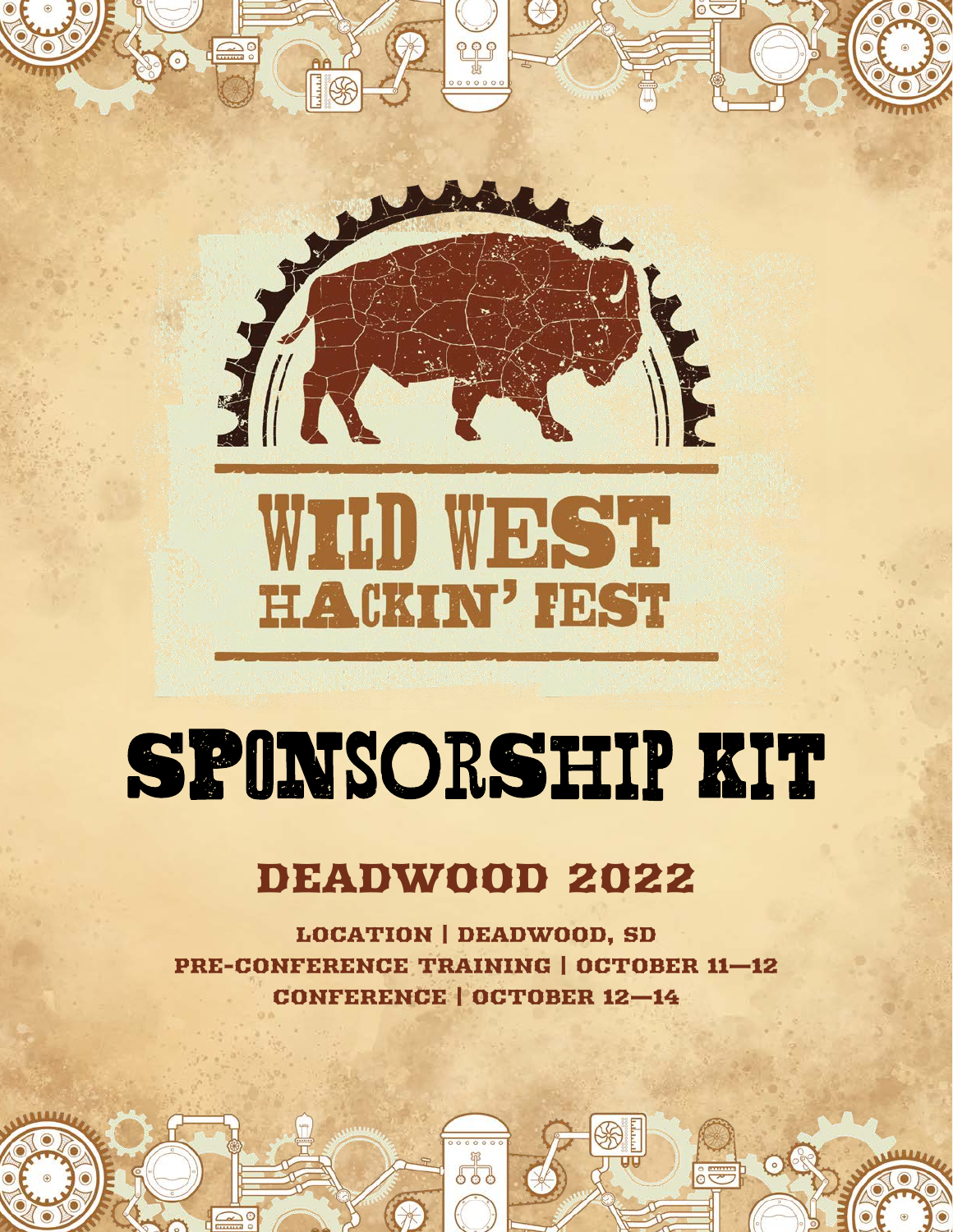200

<u>es</u>

 $\bigoplus_0$ 

**Af** 

**II**

 $\circ$ 

 $rac{1}{2}$ 

## CONTENTS

| EVENT PRICING: DEADWOOD 20223    |  |
|----------------------------------|--|
| EXTRA SPONSORSHIP OPPORTUNITIES4 |  |
| CONFERENCE SPONSORSHIP FORM5     |  |

 $0000$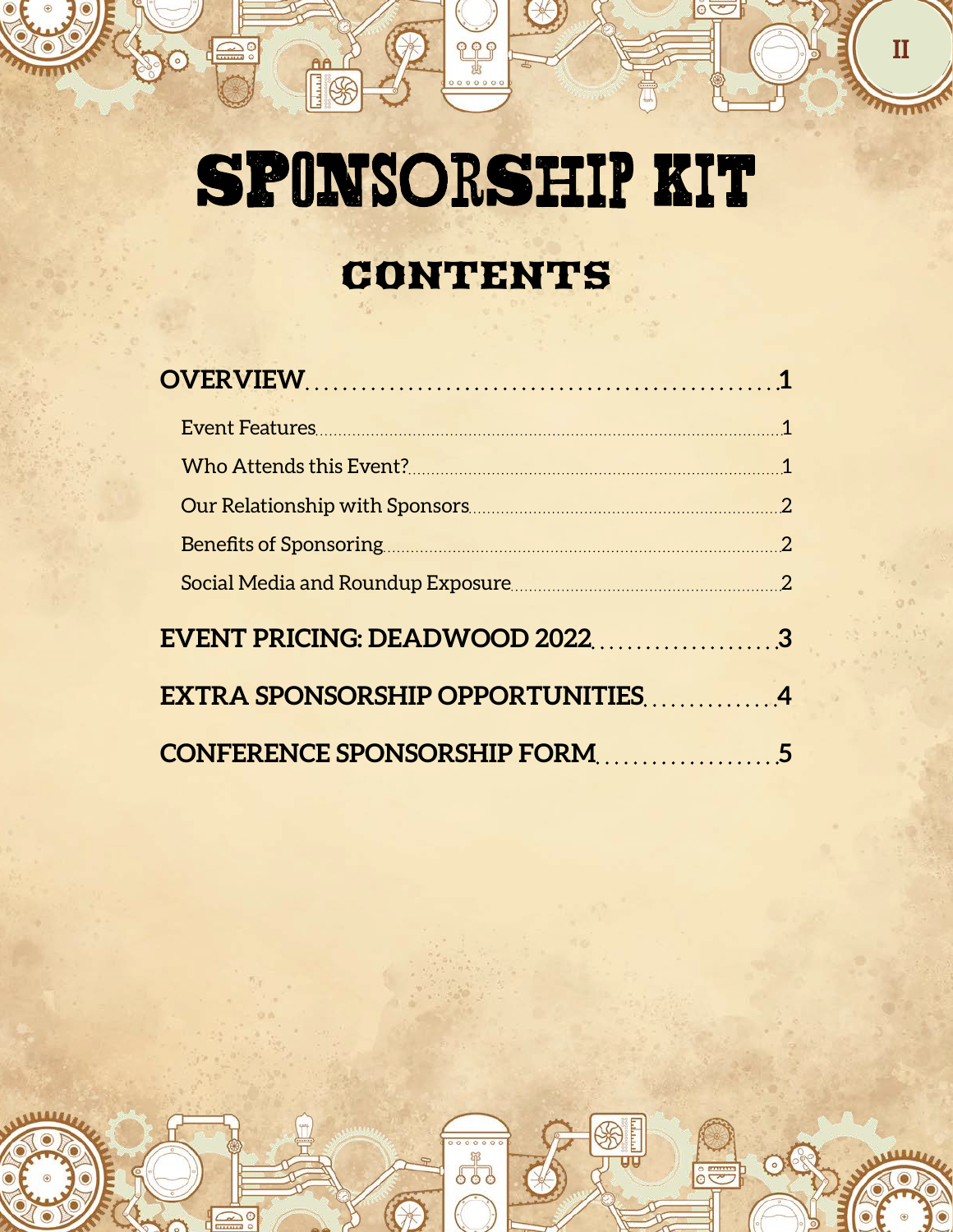## OVERVIEW

<span id="page-2-0"></span>We are pleased to offer sponsorship opportunities for our Deadwood conference. This event promises to be packed with education and networking opportunities.

The Deadwood 2022 conference will start late afternoon October 12 and run through 5 p.m. on October 14, kicking off with pre-conference training on October 11—12 at the Deadwood Mountain Grand in Deadwood.

Education should be the main goal with any conference, and Wild West Hackin' Fest (WWHF) is no different. When we share knowledge, we become stronger, and we all benefit. We bring in some of the best and brightest from the information security industry for talks and training.

WWHF strives to be one of the most hands-on conferences in the world. Attendees at our conferences can participate in Capture the Flag events, Escape Rooms, threat hunting labs, lockpicking challenges, workshops, scavenger hunts, and more. Basically, if you ever wanted to try something, you can do it here with people who do it for a living ready to help you along the way.

### EVENT FEATURES

- Pre-Conference Training
- Keynote Speakers
- Two Speaker Tracks
- Free Workshops
- Physical Security Labs
- Capture the Flag
- Hands-On Labs
- Tool Shed
- Hiring Happy Hour

**1**

- Private Discord Server
- Escape Room

## WHO ATTENDS THIS EVENT?

- Information Security Decision Makers/Influencers
- Cyber Security Decision Makers/Influencers
- Penetration Testers
- Representing organizations such as Lenovo, USMC, USAF, Deloitte, Cisco/Talos, KPPA, Amazon, Ernst & Young, ExxonMobil, IBM, Microsoft, JP Morgan Chase, LinkedIn, Oracle, US Bank, Wells Fargo, and more!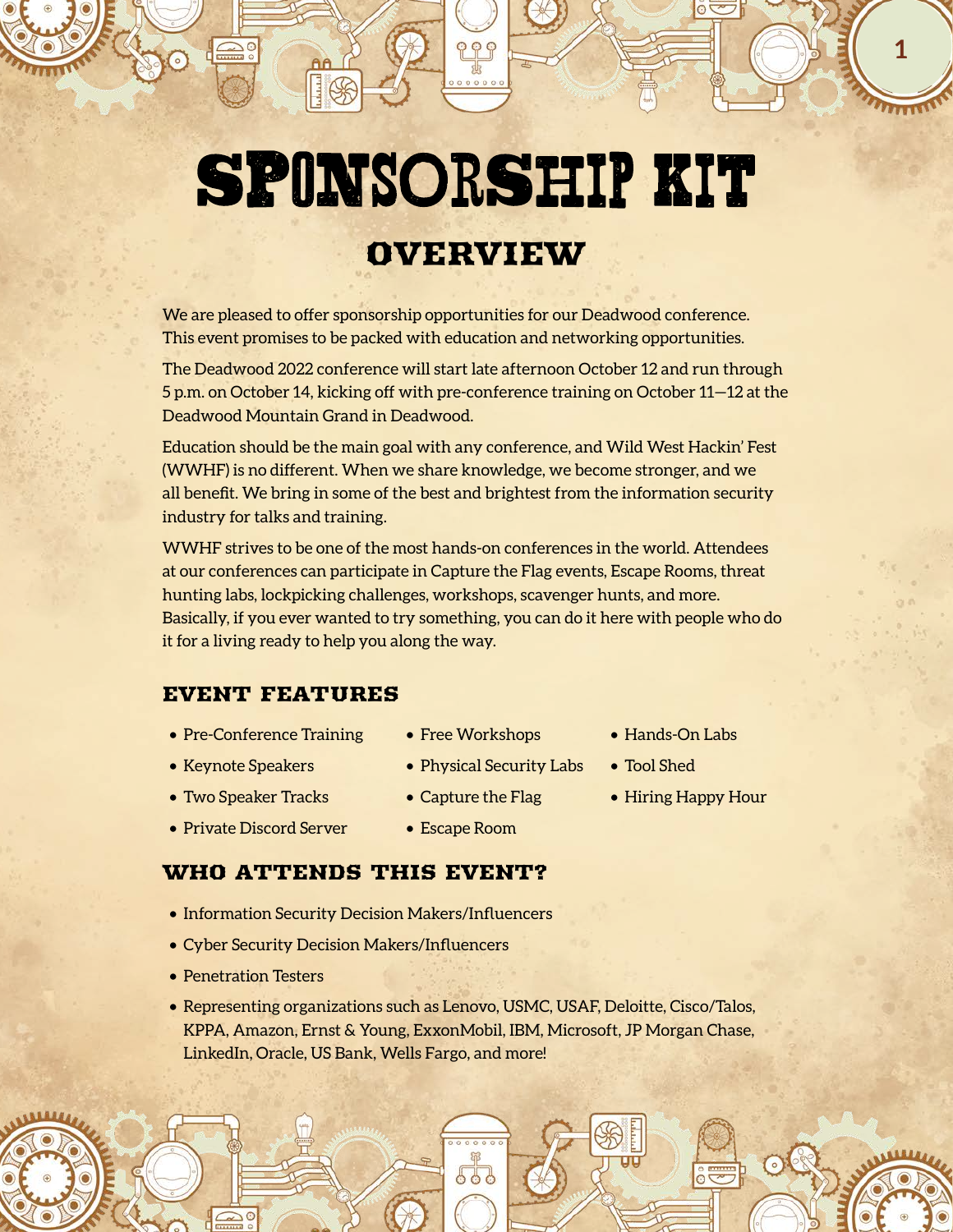**2**

### <span id="page-3-0"></span>OUR RELATIONSHIP WITH SPONSORS

WWHF aims to have a growing and successful relationship with vendors and sponsors. We are actively looking for sponsors who are ready to contribute to the atmosphere of the conference and get involved with events and activities. We encourage all sponsors to have an activity that adds value to the experience of the attendees. Attendees have high expectations, and we want to make sure that all aspects of the conference meet these expectations while offering our sponsors and vendors great opportunities to build relationships.

### BENEFITS OF SPONSORING

WWHF provides effective marketing opportunities that complement your organization's participation in our event and promote networking, including:

- Opening and closing receptions
- Networking lunches
- Hiring Happy Hour
- Logo recognition on conference t-shirts, website, and social media
- Face-to-face connections

WWHF conferences can serve as an opportunity to build brand recognition and general brand trust among conference attendees, who can interact with your brand.

### SOCIAL MEDIA AND ROUNDUP EXPOSURE

As a sponsor, you'll get exposure on our Twitter and LinkedIn channels. As of 6/02/2022, we have the following number of followers per channel:

- Nearly **16,000 LinkedIn Followers**
- Nearly **12,000 Twitter Followers**

Black, Platinum, and Gold sponsors get their logos on conference recordings, which we eventually upload to our YouTube channel. As of 5/24/2022, our YouTube channel has approximately **50.1K subscribers**.

Platinum, Gold, and Silver sponsors also get exposure on The Roundup, an event that brings together some of the brightest minds in the industry to discuss a particular topic at the frontier of infosec.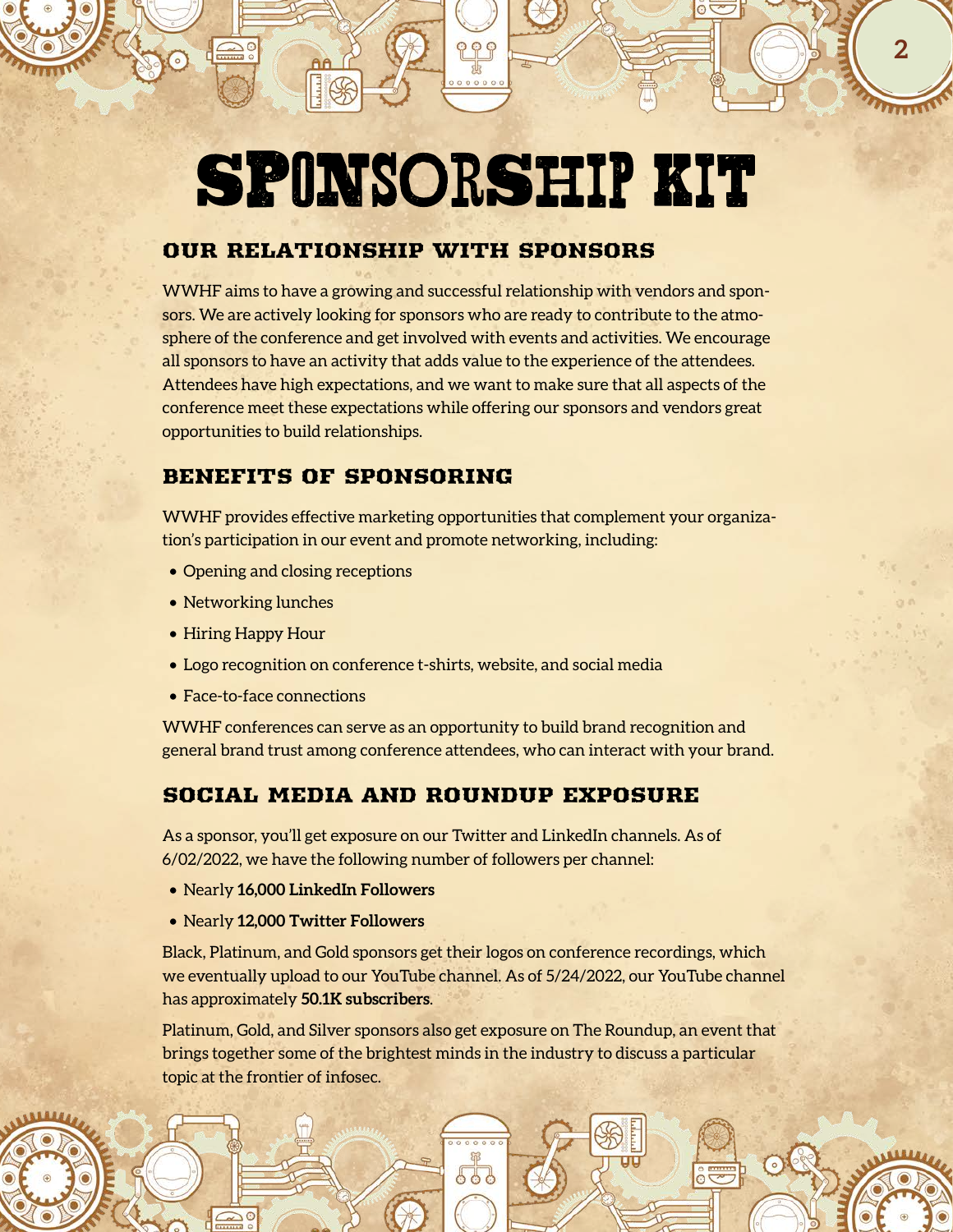၀ု ၀ု ရှ

**3**

## <span id="page-4-0"></span>EVENT PRICING: DEADWOOD 2022

|                                                                                                                                                                                                                                                                                                                                               | <b>Black</b> | Platinum <sup>*</sup> | Gold         | <b>Silver</b> | Aluminum     |
|-----------------------------------------------------------------------------------------------------------------------------------------------------------------------------------------------------------------------------------------------------------------------------------------------------------------------------------------------|--------------|-----------------------|--------------|---------------|--------------|
| Price                                                                                                                                                                                                                                                                                                                                         | \$36,000     | \$11,000              | \$6,000      | \$3,500       | \$1,250      |
| <b>Exhibit Space Location</b>                                                                                                                                                                                                                                                                                                                 | Premium      | Prime                 | Vendor Hall  | Vendor Hall   |              |
| <b>Closing Party Host</b>                                                                                                                                                                                                                                                                                                                     | $\checkmark$ |                       |              |               |              |
| <b>Welcome Reception Host</b><br>*Optional: As a Platinum sponsor you will<br>have the opportunity to host an in-person<br>reception at a Downtown Deadwood<br>venue on Wednesday, October 12th. We<br>would ask you to purchase some Hors<br>d'oeuvres for the attendees; however the<br>purchase of alcohol would be at your<br>discretion. |              |                       |              |               |              |
| <b>Hiring Happy Hour</b><br>5-Minute Pitch to Attendees                                                                                                                                                                                                                                                                                       |              | $\checkmark$          |              |               |              |
| <b>Keynote Exposure</b>                                                                                                                                                                                                                                                                                                                       |              | $\checkmark$          |              |               |              |
| <b>Logo on Recordings</b><br>(released after event)                                                                                                                                                                                                                                                                                           |              |                       |              |               |              |
| 10-Minute Banter Session on<br>a Roundup and Logo on that<br>Roundup's Webpage                                                                                                                                                                                                                                                                | Unlimited    | Two                   | One          |               |              |
| Dedicated Sponsor Channel in<br><b>Conference Discord Server</b>                                                                                                                                                                                                                                                                              | $\checkmark$ | $\checkmark$          | $\checkmark$ | $\checkmark$  |              |
| Logo on Signage                                                                                                                                                                                                                                                                                                                               | $\checkmark$ | $\checkmark$          | $\checkmark$ | $\checkmark$  |              |
| Logo on Conference Shirt                                                                                                                                                                                                                                                                                                                      |              | ✔                     | ✔            | $\checkmark$  |              |
| <b>Branded Items in Swag Bag</b><br>(provided by sponsor) <sup>†</sup>                                                                                                                                                                                                                                                                        | Two          | Two                   | Two          | One           | One          |
| <b>Conference Tickets</b>                                                                                                                                                                                                                                                                                                                     | Ten          | Five                  | Three        | Two           |              |
| <b>Social Meida Mentions</b>                                                                                                                                                                                                                                                                                                                  | $\checkmark$ |                       |              | $\checkmark$  |              |
| Logo on WWHF Website                                                                                                                                                                                                                                                                                                                          |              | $\checkmark$          | ✔            | $\checkmark$  | $\checkmark$ |

**† Please note: We cannot include branded items containing liquid in the swag bag (e.g., hand sanitizer).**

 $\bigcirc$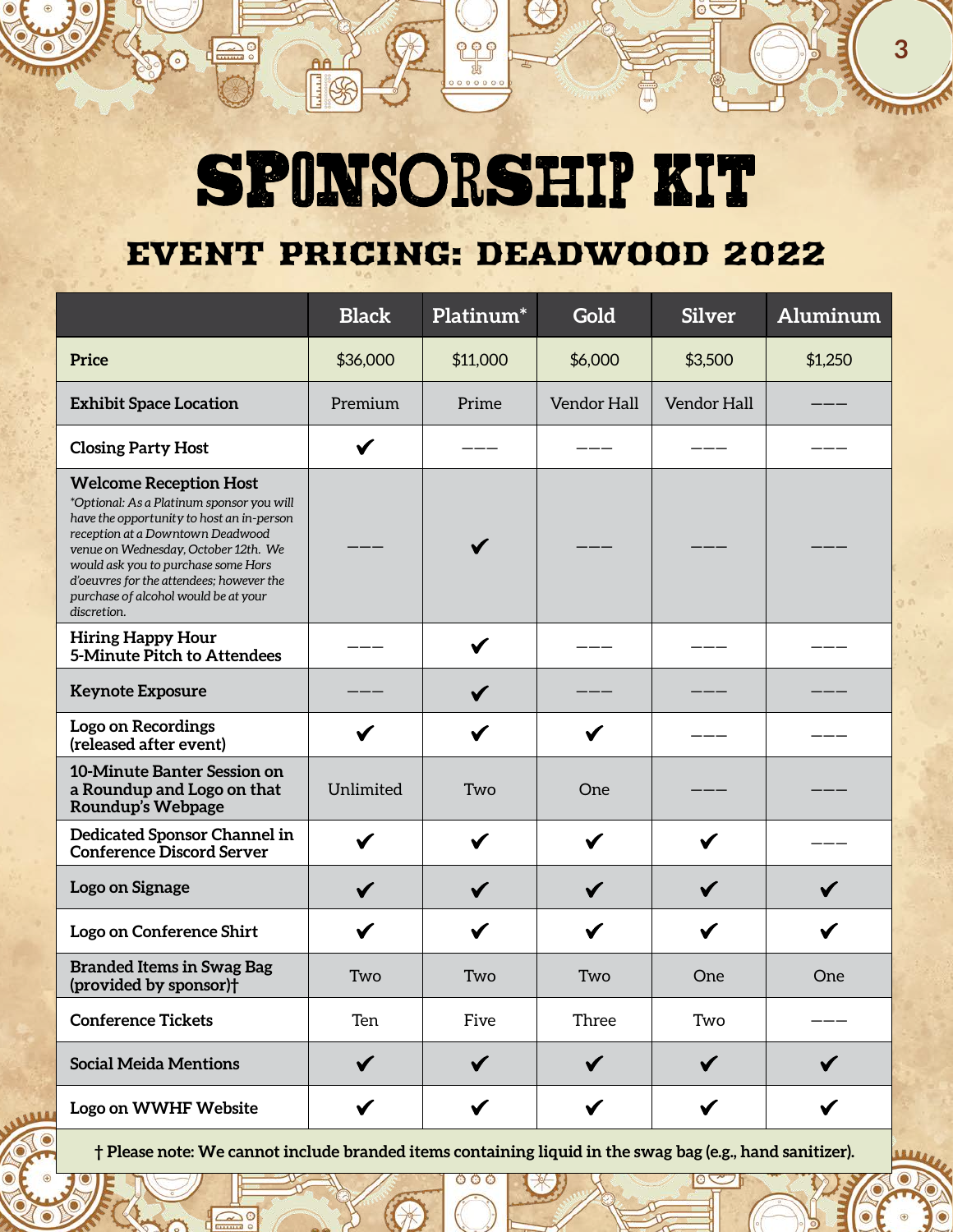**4**

## <span id="page-5-0"></span>EXTRA SPONSORSHIP OPPORTUNITIES

Want to go a little further and do something more? Here are some other add-ons to the above sponsorships; these add-ons are available for both Deadwood and Way West.

### TIN SPONSOR - \$750

Logo on Conference website and social media mentions.

### LANYARD SPONSOR - \$500

*One (1) available per event.*

Proudly display your organization's logo on each lanyard. Badges are mandatory and must be worn for the duration of the entire event. Sponsor will also be responsible to provide lanyards at their own cost.

### COFFEE SPONSOR - \$500

*Two (2) available per event.*

Be the one that everyone appreciates first thing in the morning and sponsor a coffee break. A thank you sign with your logo will be displayed next to the coffee, and you'll get a thank you mention on stage.

### BRIEFING PRESENTATION/DEMO - \$1,000

*Four (4) 30 minute briefings available taking place during the lunch hour.* This is a chance for your company to do a demo of a product/sales pitch/discussion. These 30-minute time slots will be solely dedicated to you and can accommodate up to 50 people per time slot. WWHF will schedule these slots, and all content guidelines apply. Speaker, bio, abstract and session topic are subject to approval. Call for Papers (CFP)/Call for Tools (CFT) deadlines apply.

### ESCAPE ROOM SPONSOR - \$1,500

Your logo will be prominently displayed on signage in the escape room and in the program guide. We can even hide some of your company info within the challenge and get creative to make you a part of it.

### YOUR IDEAS - \$? NEGOTIABLE

Have another idea for an activity/event that you'd like to sponsor? Let us know!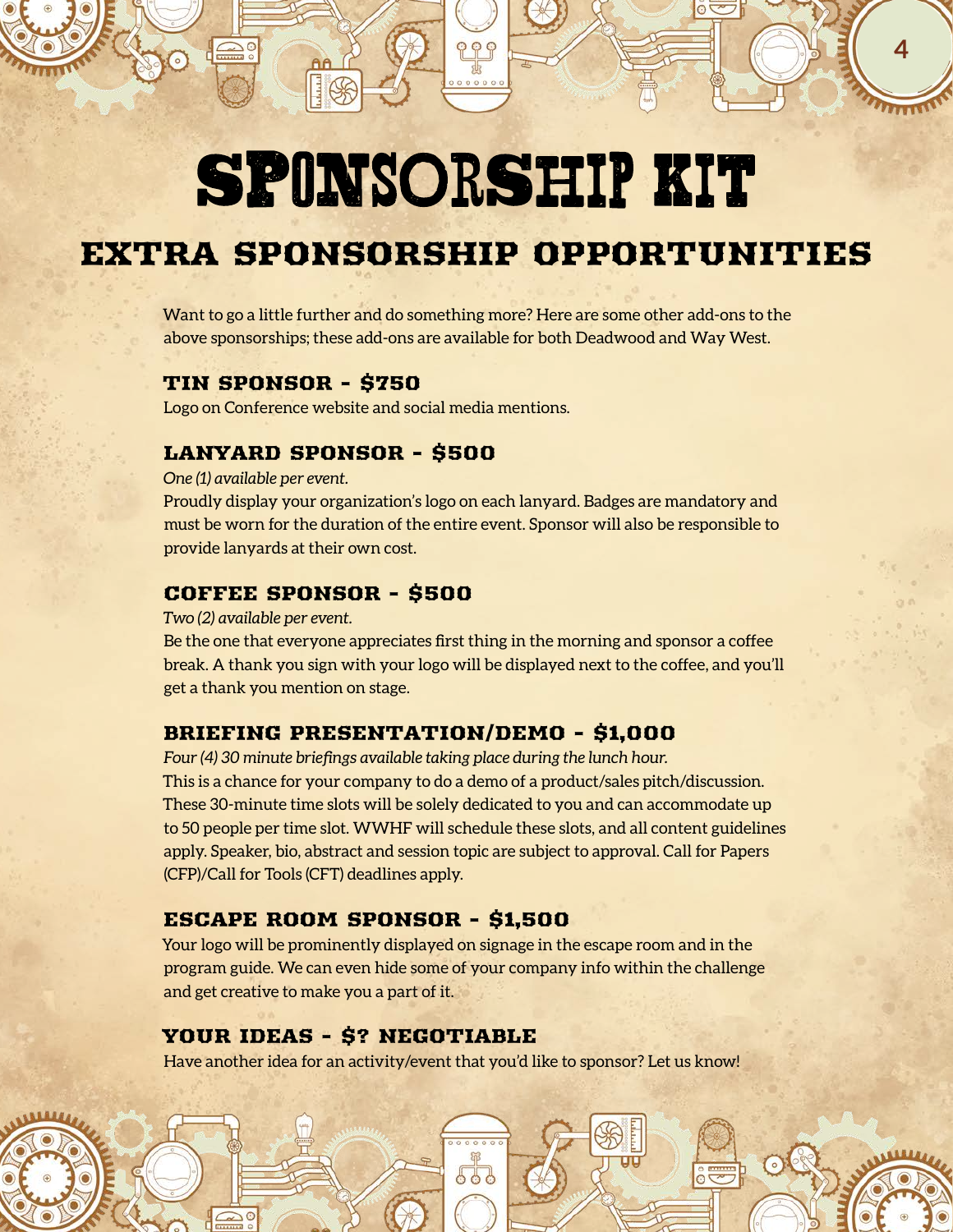## <span id="page-6-0"></span>CONFERENCE SPONSORSHIP FORM

| <b>Contact Name:</b>  | <b>Contact Phone:</b> |
|-----------------------|-----------------------|
| <b>Contact Title:</b> | <b>Contact Email:</b> |
|                       |                       |
|                       |                       |
|                       |                       |

#### **SPONSORSHIP TYPE**

| Black    | $\Box$ Briefing Presentation/Demo | $\Box$ Other   Please Sp |
|----------|-----------------------------------|--------------------------|
| Platinum | $\Box$ Presentation Talk Spot     |                          |
| Gold     | $\Box$ Badge Sponsor              |                          |
| Silver   | $\Box$ Lanyard Sponsor            |                          |
| Aluminum | $\Box$ Escape Room Sponsor        |                          |
| Tin      | Coffee Sponsor                    |                          |

#### **PREFERRED PAYMENT METHOD:**

- ☐ Check (Made payable to Wild West Hacktoberfest LLC)
- ☐ Credit Card
- ☐ PO

This sponsorship Agreements (the "Agreement") is entered into between

|                                                                    | . (Company), a                   |
|--------------------------------------------------------------------|----------------------------------|
|                                                                    | . (Company Type) ("Sponsor") and |
| Wild West Hacktoberfest LLC, (DBA "Wild West Hackin' Fest"), as of |                                  |
| ("Effective Date").                                                |                                  |

**SPONSORSHIP RIGHTS.** Wild West Hackin' Fest grants to Sponsor a Sponsorship for the Wild West Hackin' Fest Conference for 2022 (the "Conference").

**SPONSORSHIP BENEFITS.** Wild West Hackin' Fest agrees, subject to the provisions in this Agreement, to provide to the Sponsor the benefits described in Exhibit A attached hereto and made part thereof.

ecify:

**5**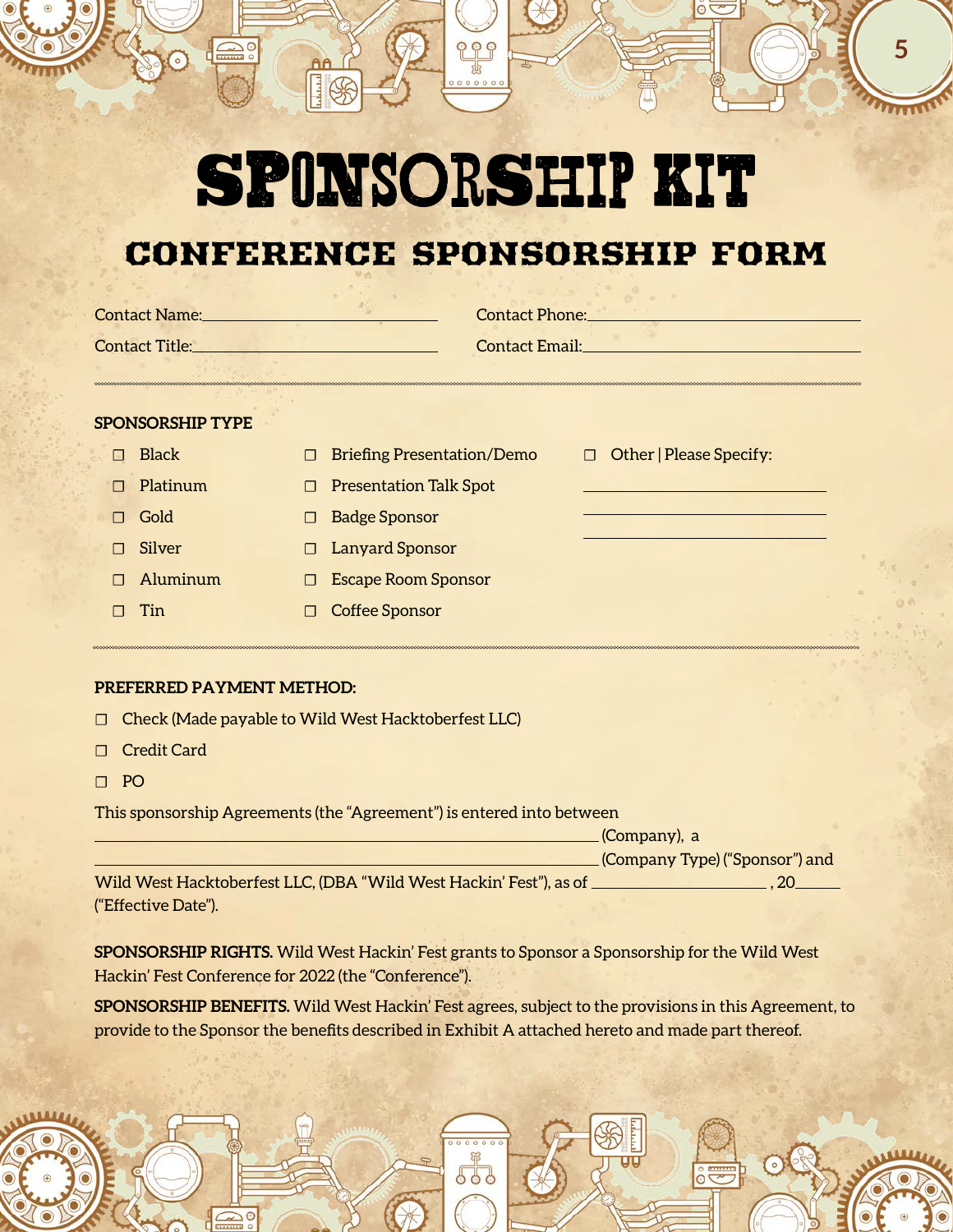**6**

**FEE.** In the consideration of the grant by Wild West Hackin' Fest to the Sponsor of the Sponsorship rights hereunder, the Sponsor agrees to pay the sponsorship fee no later than ten (10) days following the latter to occur of the mutual execution of this Agreement and the Sponsor's receipt of an invoice.

**TERM.** This Agreement shall begin on the Effective Date and shall continue through the conclusion of the scheduled Event.

**CANCELLATION BY SPONSOR.** The sponsor may elect to cancel the sponsorship. After 30 days prior to the event start, all payments made to Wild West Hackin' Fest or agreed to under this Agreement shall be deemed fully earned and nonrefundable in consideration for expenses incurred by Wild West Hackin' Fest and Wild West Hackin' Fest's lost or deferred opportunity to provide sponsorship opportunities to others. Cancellation notices must be in writing.

**OBSERVANCE OF LAWS AND RULES.** Sponsor agrees to observe and abide by all laws, rules and regulations, and ordinances in connection this Agreement and the rules of any Event to which Sponsor may be invited to participate from time to time as a result of being a Sponsor.

**LICENSE.** Sponsor grants to Wild West Hackin' Fest the non-exclusive, non-transferable right to use trademarks, trade names, service marks or logos owned by it ("Sponsor Marks") in connection with the Event(s) and any activities or promotions reasonably incidental thereto. Wild West Hackin' Fest hereby renounces ownership of and assigns to Sponsor any goodwill that accrues as the result of the use of Sponsor Marks.

**REPRESENTATIONS AND WARRANTIES.** Sponsor represents and warrants to Wild West Hackin' Fest that: (i) Sponsor has the full right, power and authority to enter into this Agreement; and (ii) the distribution or use of any products or materials provided by Sponsor will not violate the rights of any third party including, without limitation, copyrights, trademarks, patents, and other intellectual property rights of any third party. Wild West Hackin' Fest represents and warrants to Sponsor that: (i) Wild West Hackin' Fest has the full right, power and authority to enter into this Agreement; and (ii) the use of any materials prepared by Wild West Hackin' Fest (other than by way of incorporation of any Sponsor provided materials) will not violate the rights of any third party including, without limitation, copyrights, trademarks, patents, and other intellectual property rights of any third party.

**INDEMNIFICATION.** Neither Wild West Hackin' Fest, any co-sponsor, venue provider nor any of their respective officers, agents, employees, contractors, facilities, representatives or assigns shall be liable for, and Sponsor hereby releases them from, any claims for damage, loss, expense, harm, or injury or death to the person, property or business of the Sponsor and/ or any of its visitors, officers, agents, employees, contractors, or other representatives, resulting from theft, fire, earthquake, water, unavailability of the facility, uncontrollable events, third parties, accident or any other reason in connection with any Event. The Sponsor hereby indemnifies, and shall defend, and protect Wild West Hackin' Fest and hold

 $\Omega$